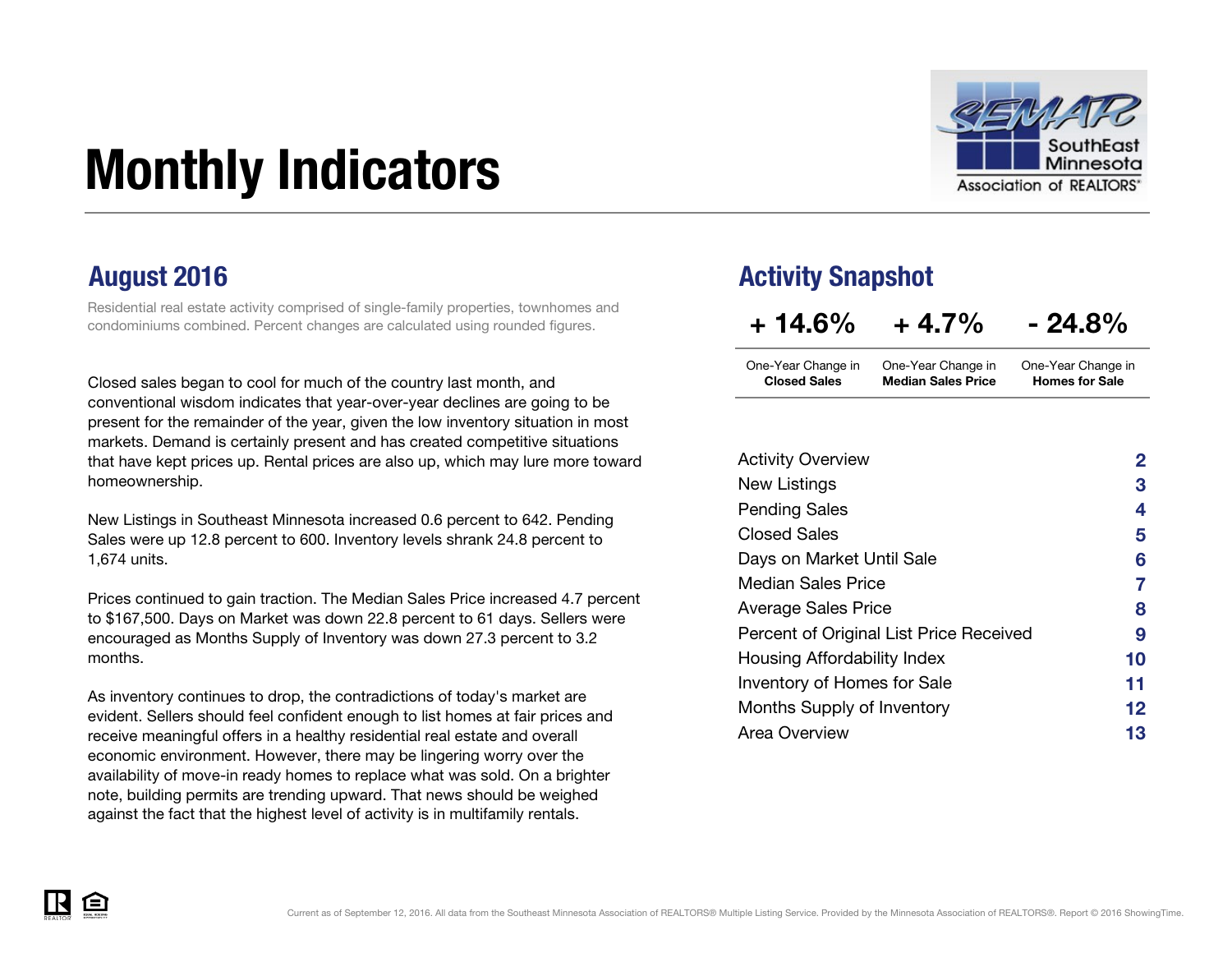### Activity Overview

Key metrics by report month and for year-to-date (YTD) starting from the first of the year.



| <b>Key Metrics</b>           | <b>Historical Sparkbars</b>          | 8-2015    | $8 - 2016$ | Percent Change |           | <b>YTD 2015 YTD 2016</b> | Percent Change |
|------------------------------|--------------------------------------|-----------|------------|----------------|-----------|--------------------------|----------------|
| <b>New Listings</b>          | 8-2013<br>8-2014<br>8-2015<br>8-2016 | 638       | 642        | $+0.6%$        | 5,620     | 5,311                    | $-5.5%$        |
| <b>Pending Sales</b>         | 8-2013<br>8-2014<br>8-2015           | 532       | 600        | $+12.8%$       | 4,607     | 4,578                    | $-0.6%$        |
| <b>Closed Sales</b>          | 8-2013<br>8-2014<br>8-2015<br>8-2016 | 582       | 667        | $+14.6%$       | 4,296     | 4,196                    | $-2.3%$        |
| <b>Days on Market</b>        | 8-2014<br>8-2013<br>8-2015           | 79        | 61         | $-22.8%$       | 87        | 72                       | $-17.2%$       |
| <b>Median Sales Price</b>    | 8-2013<br>8-2014<br>8-2015<br>8-2016 | \$160,000 | \$167,500  | $+4.7%$        | \$157,000 | \$164,900                | $+5.0%$        |
| <b>Avg. Sales Price</b>      | 8-2013<br>8-2014<br>8-2015           | \$179,301 | \$196,323  | $+9.5%$        |           | \$177,979 \$188,299      | $+5.8%$        |
| Pct. of Orig. Price Received | 8-2013<br>8-2014<br>8-2015<br>8-2016 | 95.3%     | 96.6%      | $+1.4%$        | 95.3%     | 96.4%                    | $+1.2%$        |
| <b>Affordability Index</b>   | 8-2015<br>8-2016<br>8-2013<br>8-2014 | 238       | 244        | $+2.5%$        | 243       | 248                      | $+2.1%$        |
| <b>Homes for Sale</b>        | 8-2015<br>8-2016<br>8-2013<br>8-2014 | 2,225     | 1,674      | $-24.8%$       |           |                          |                |
| <b>Months Supply</b>         | 8-2014<br>8-2013<br>8-2015<br>8-2016 | 4.4       | 3.2        | $-27.3%$       |           |                          |                |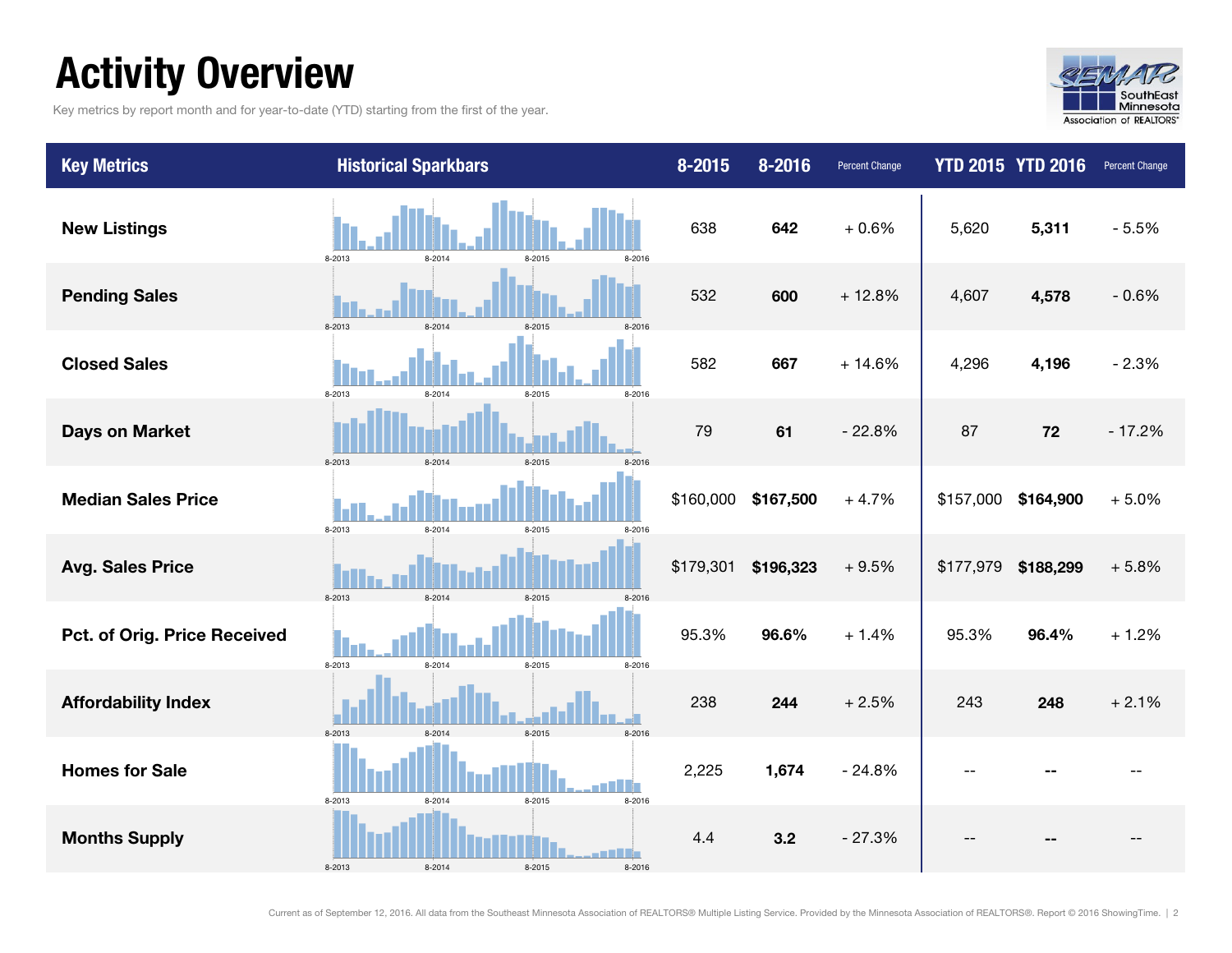### New Listings

A count of the properties that have been newly listed on the market in a given month.





|     | <b>Prior Year</b> | <b>Percent Change</b> |
|-----|-------------------|-----------------------|
| 627 | 570               | $+10.0\%$             |
| 531 | 495               | $+7.3%$               |
| 321 | 301               | +6.6%                 |
| 229 | 255               | $-10.2%$              |
| 349 | 394               | $-11.4%$              |
| 524 | 521               | $+0.6\%$              |
| 814 | 896               | $-9.2\%$              |
| 818 | 928               | $-11.9%$              |
| 786 | 774               | $+1.6%$               |
| 739 | 761               | $-2.9\%$              |
| 639 | 708               | $-9.7%$               |
| 642 | 638               | $+0.6\%$              |
| 585 | 603               | $-3.0\%$              |
|     |                   |                       |

#### Historical New Listings by Month

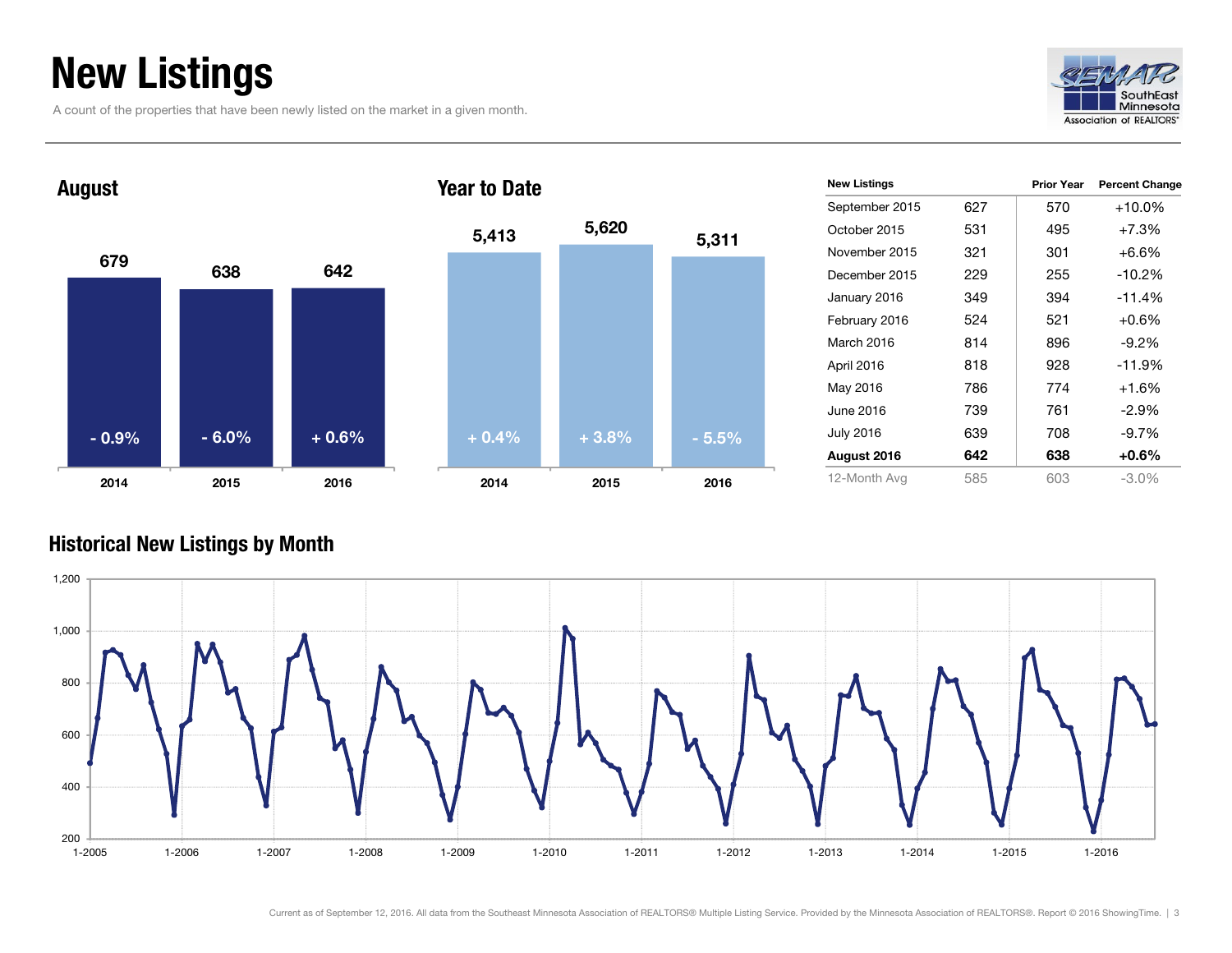### Pending Sales

A count of the properties on which offers have been accepted in a given month.





| <b>Pending Sales</b> |     | <b>Prior Year</b> | <b>Percent Change</b> |
|----------------------|-----|-------------------|-----------------------|
| September 2015       | 505 | 446               | +13.2%                |
| October 2015         | 487 | 441               | $+10.4%$              |
| November 2015        | 362 | 309               | $+17.2%$              |
| December 2015        | 292 | 272               | $+7.4%$               |
| January 2016         | 313 | 362               | -13.5%                |
| February 2016        | 446 | 440               | $+1.4%$               |
| March 2016           | 652 | 629               | $+3.7%$               |
| April 2016           | 701 | 773               | $-9.3%$               |
| May 2016             | 676 | 684               | $-1.2%$               |
| June 2016            | 613 | 595               | $+3.0%$               |
| <b>July 2016</b>     | 577 | 592               | -2.5%                 |
| August 2016          | 600 | 532               | $+12.8%$              |
| 12-Month Avg         | 519 | 506               | $+2.6%$               |

#### Historical Pending Sales by Month

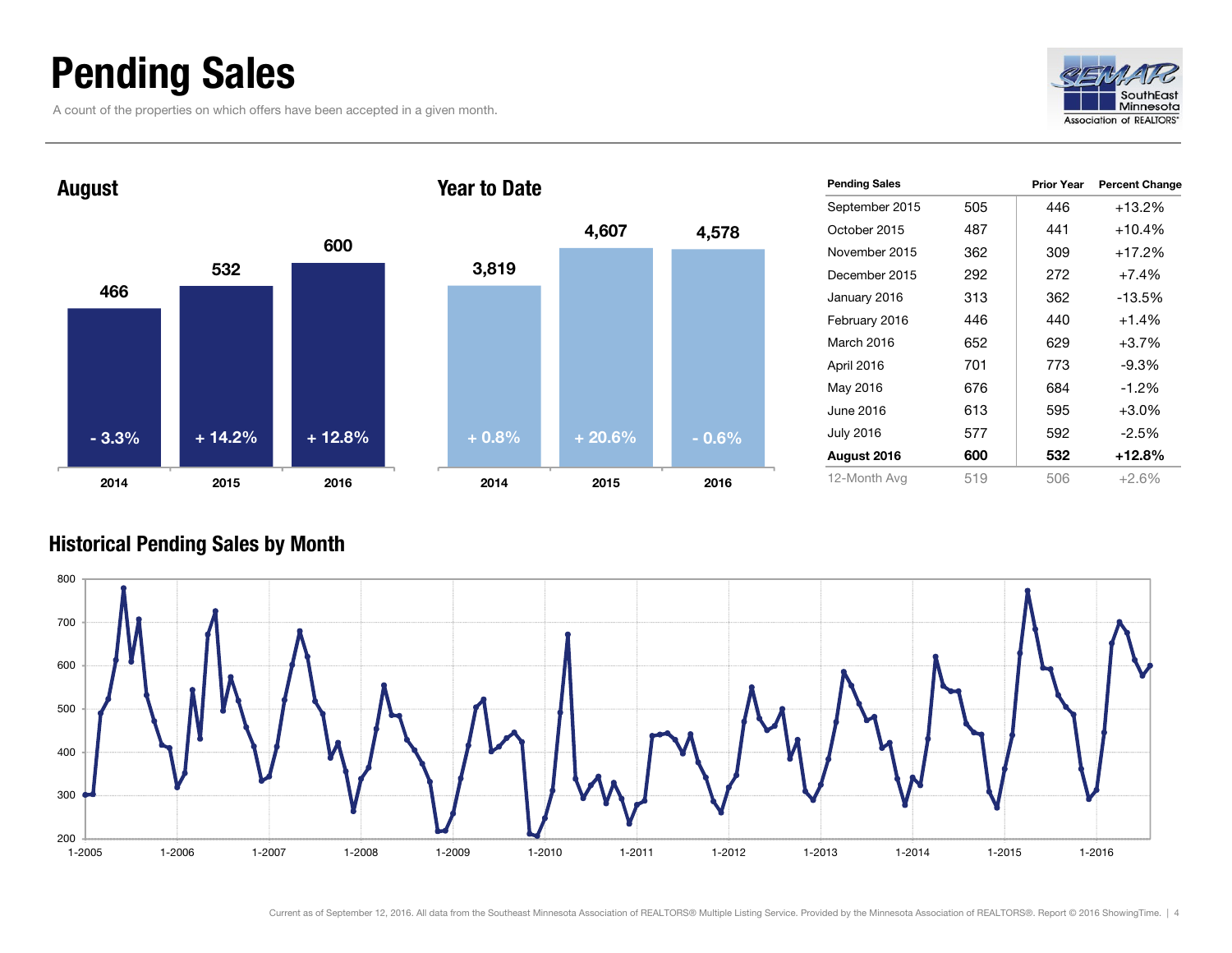### Closed Sales

A count of the actual sales that closed in a given month.



#### 610 5826672014 2015 2016 August 3,581 2014Year to Date+ 18.2% $-4.6\%$  + 14.6%

| 2014    | 2015     | 2016    |
|---------|----------|---------|
| $0.0\%$ | $+20.0%$ | $-2.3%$ |
|         |          |         |
|         |          |         |
|         |          |         |
|         |          |         |
| 3,581   |          |         |
|         | 4,296    | 4,196   |
|         |          |         |

| <b>Closed Sales</b> |     | <b>Prior Year</b> | <b>Percent Change</b> |
|---------------------|-----|-------------------|-----------------------|
| September 2015      | 515 | 463               | +11.2%                |
| October 2015        | 541 | 516               | +4.8%                 |
| November 2015       | 376 | 359               | $+4.7%$               |
| December 2015       | 446 | 377               | $+18.3%$              |
| January 2016        | 290 | 255               | $+13.7%$              |
| February 2016       | 246 | 312               | $-21.2%$              |
| March 2016          | 401 | 449               | $-10.7%$              |
| April 2016          | 530 | 496               | $+6.9%$               |
| May 2016            | 669 | 709               | $-5.6\%$              |
| June 2016           | 756 | 796               | $-5.0\%$              |
| July 2016           | 637 | 697               | $-8.6%$               |
| August 2016         | 667 | 582               | +14.6%                |
| 12-Month Avg        | 506 | 501               | $+1.0%$               |

#### Historical Closed Sales by Month

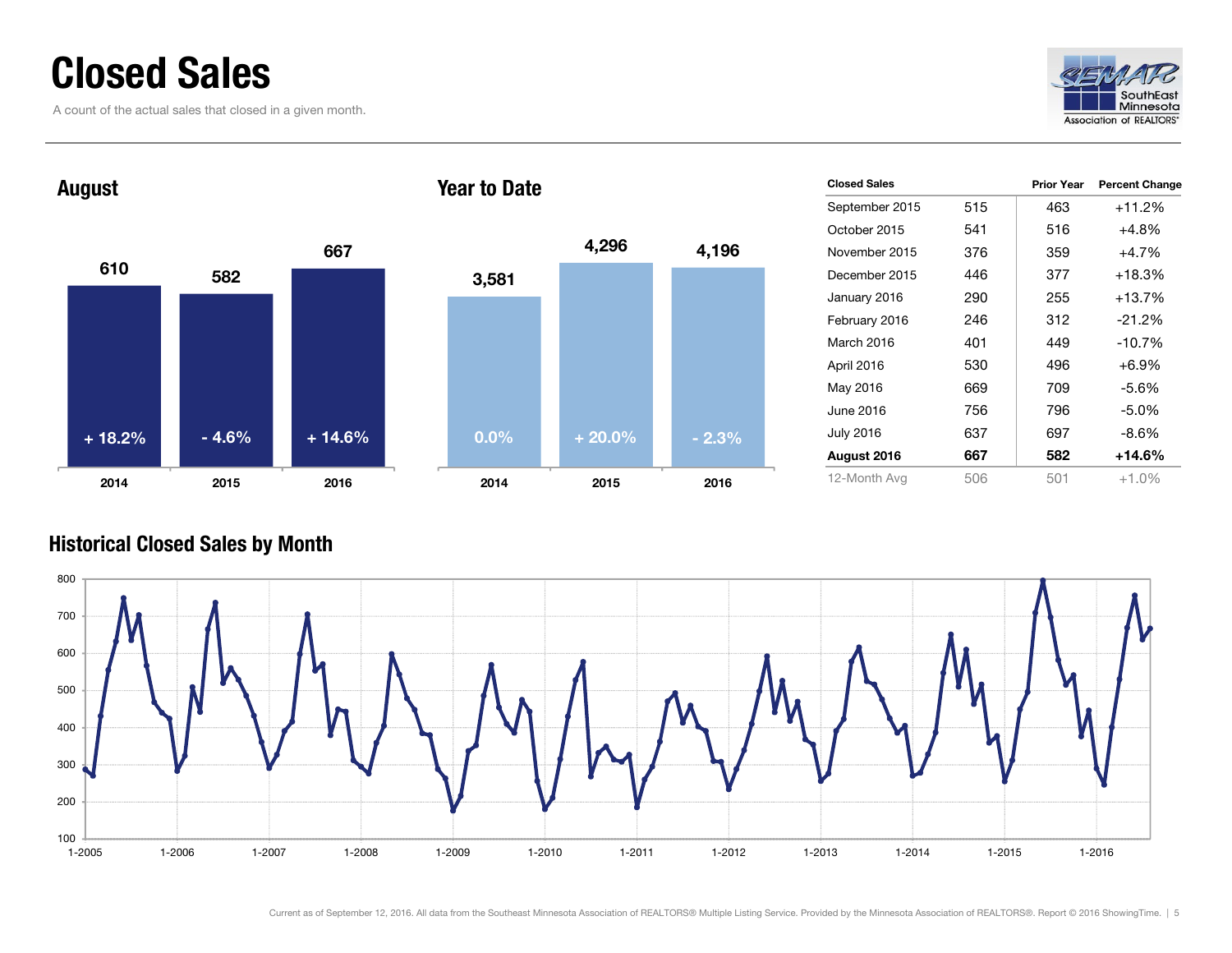### Days on Market Until Sale

Average number of days between when a property is listed and when an offer is accepted in a given month.





| Days on Market   |    | <b>Prior Year</b> | <b>Percent Change</b> |
|------------------|----|-------------------|-----------------------|
| September 2015   | 79 | 92                | $-14.1%$              |
| October 2015     | 82 | 90                | $-8.9\%$              |
| November 2015    | 72 | 96                | $-25.0%$              |
| December 2015    | 85 | 105               | $-19.0%$              |
| January 2016     | 90 | 107               | $-15.9%$              |
| February 2016    | 96 | 117               | $-17.9%$              |
| March 2016       | 94 | 107               | $-12.1%$              |
| April 2016       | 78 | 94                | $-17.0%$              |
| May 2016         | 69 | 81                | $-14.8%$              |
| June 2016        | 63 | 77                | $-18.2%$              |
| <b>July 2016</b> | 63 | 70                | $-10.0\%$             |
| August 2016      | 61 | 79                | $-22.8\%$             |
| 12-Month Avg     | 78 | 93                | $-16.1%$              |

#### Historical Days on Market Until Sale by Month

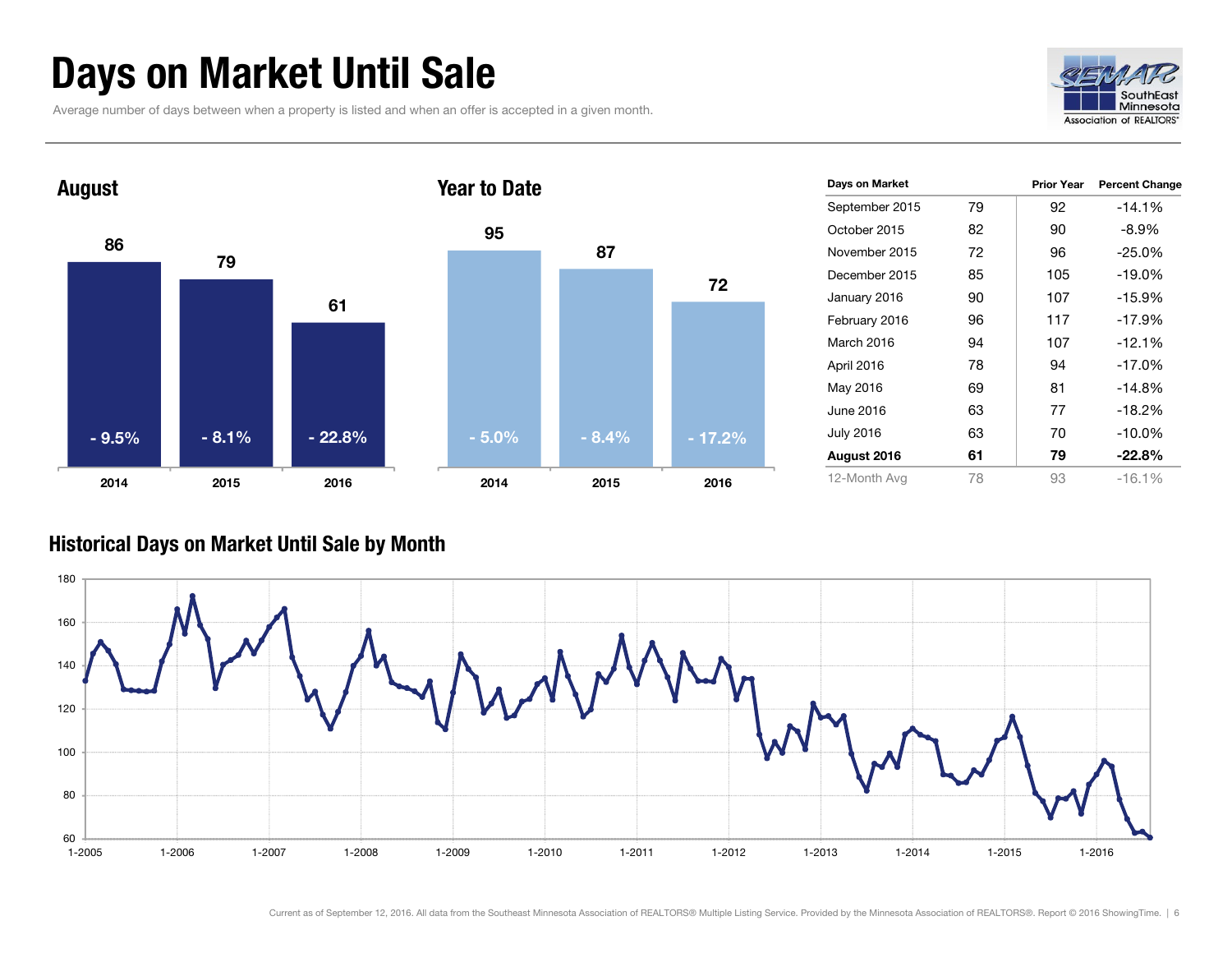### Median Sales Price

August

Point at which half of the sales sold for more and half sold for less, not accounting for seller concessions, in a given month.





#### Year to Date



| <b>Median Sales Price</b> |           | <b>Prior Year</b> | <b>Percent Change</b> |
|---------------------------|-----------|-------------------|-----------------------|
| September 2015            | \$155,900 | \$144,500         | $+7.9%$               |
| October 2015              | \$150,000 | \$145,000         | +3.4%                 |
| November 2015             | \$153,900 | \$134,900         | $+14.1%$              |
| December 2015             | \$144,900 | \$135,000         | $+7.3%$               |
| January 2016              | \$136,600 | \$138,457         | $-1.3%$               |
| February 2016             | \$141,000 | \$138,550         | $+1.8%$               |
| March 2016                | \$149,950 | \$145,000         | $+3.4%$               |
| April 2016                | \$165,250 | \$161,700         | $+2.2%$               |
| May 2016                  | \$165,000 | \$158,500         | $+4.1\%$              |
| June 2016                 | \$178,250 | \$166,900         | $+6.8%$               |
| <b>July 2016</b>          | \$172,750 | \$159,900         | $+8.0%$               |
| August 2016               | \$167,500 | \$160,000         | +4.7%                 |
| 12-Month Avg              | \$156,750 | \$149.034         | $+5.2%$               |

#### Historical Median Sales Price by Month

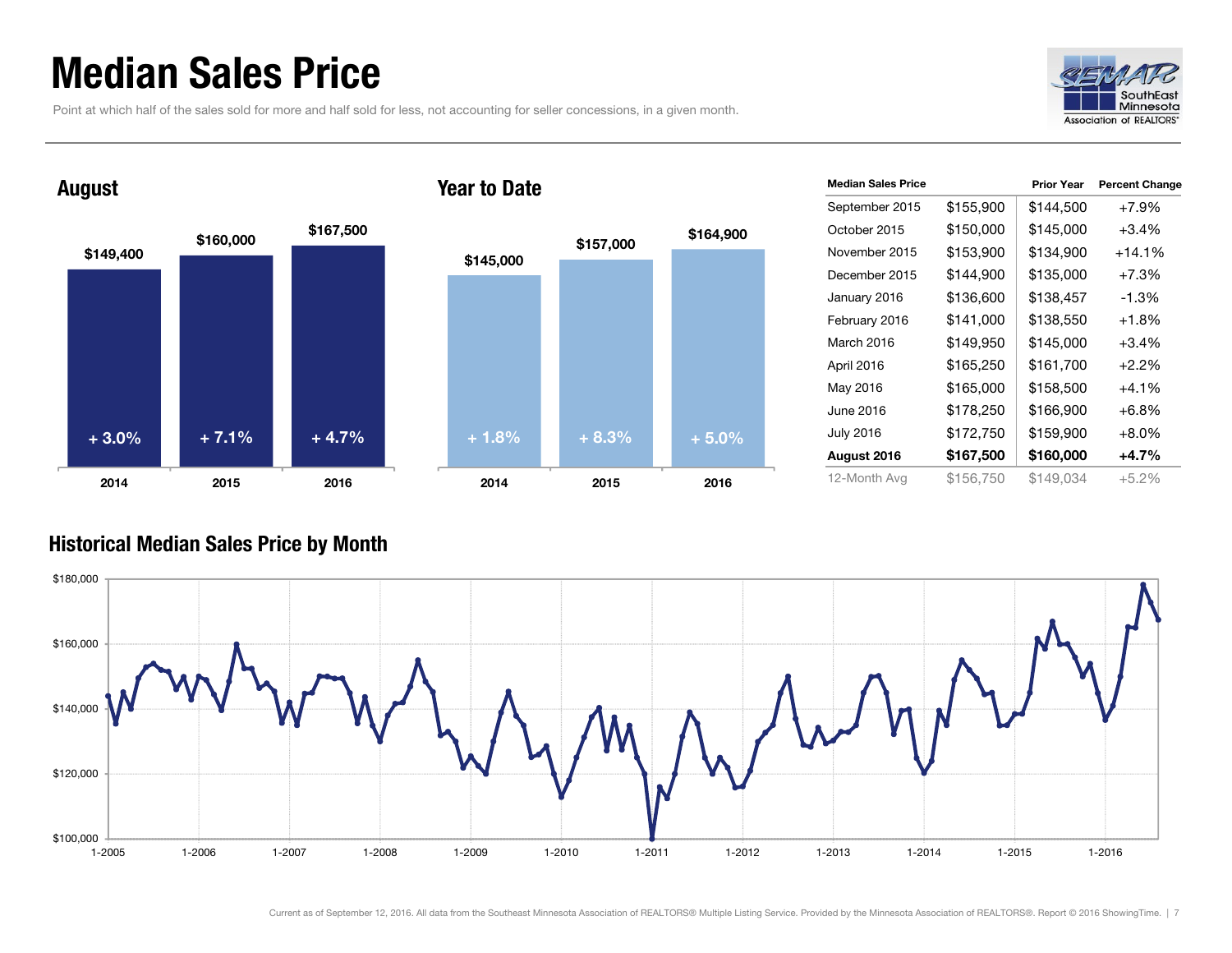### Average Sales Price

Average sales price for all closed sales, not accounting for seller concessions, in a given month.



#### $$169,885$   $$179,301$ \$196,323 2014 2015 2016 August \$164,930 \$177,979 \$188,299 2014 2015 2016 Year to Date+ 1.1% $\%$  + 5.5% + 9.5% + 2.5% + 7.9% + 5.8%

| Avg. Sales Price |           | <b>Prior Year</b> | <b>Percent Change</b> |
|------------------|-----------|-------------------|-----------------------|
| September 2015   | \$180,303 | \$167,308         | $+7.8%$               |
| October 2015     | \$173,620 | \$167,757         | $+3.5%$               |
| November 2015    | \$171,892 | \$159,014         | $+8.1%$               |
| December 2015    | \$173,908 | \$156,947         | $+10.8%$              |
| January 2016     | \$167,303 | \$163,491         | $+2.3%$               |
| February 2016    | \$168,018 | \$158,585         | $+5.9%$               |
| March 2016       | \$170,631 | \$165,322         | $+3.2%$               |
| April 2016       | \$186,231 | \$181,055         | $+2.9%$               |
| May 2016         | \$191,567 | \$177,722         | $+7.8%$               |
| June 2016        | \$200,907 | \$189,584         | $+6.0%$               |
| <b>July 2016</b> | \$191,683 | \$183,811         | $+4.3%$               |
| August 2016      | \$196,323 | \$179,301         | $+9.5\%$              |
| 12-Month Avg     | \$181,032 | \$170,825         | $+6.0%$               |

#### Historical Average Sales Price by Month

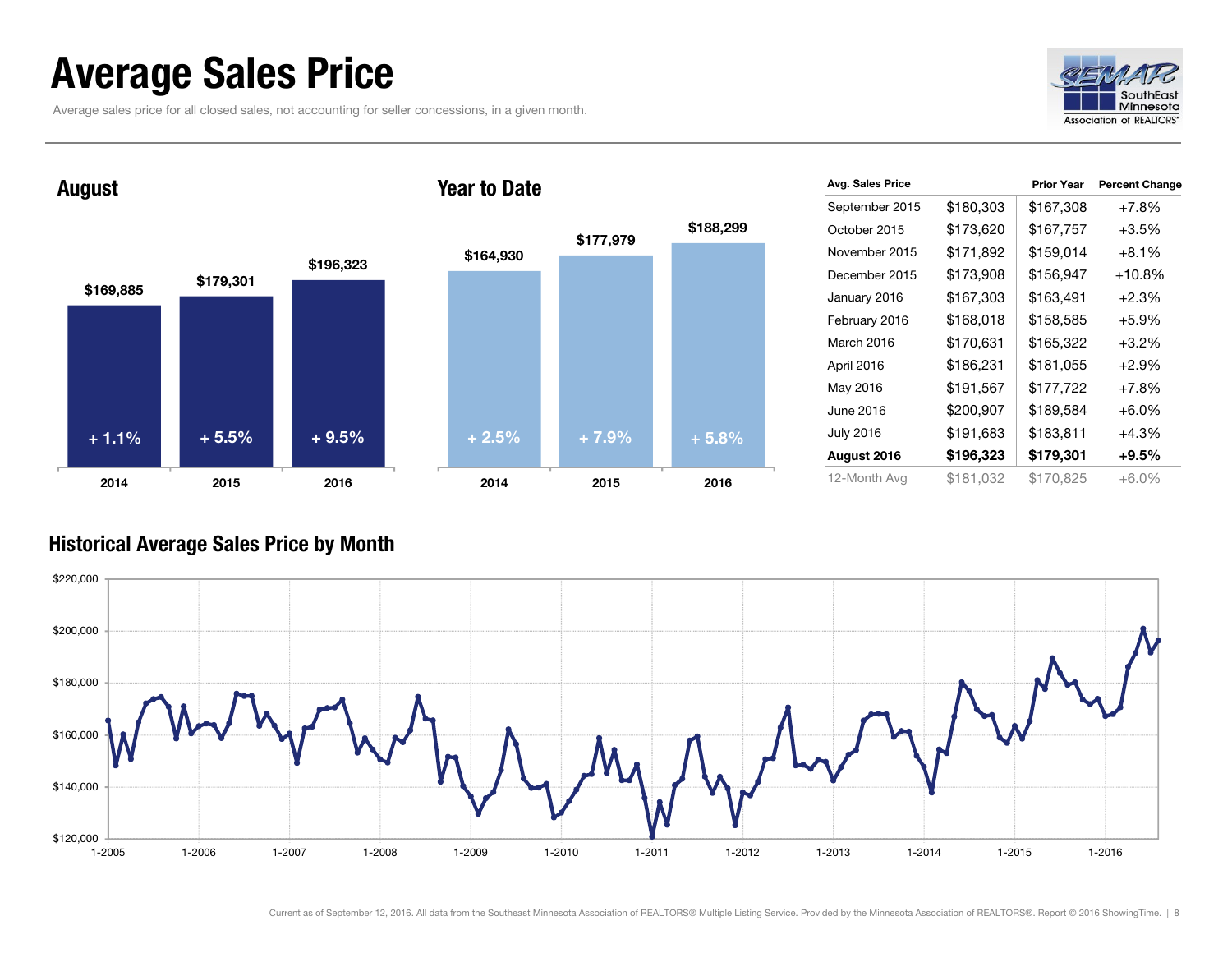### Percent of Original List Price Received

Percentage found when dividing a property's sales price by its original list price, then taking the average for all properties sold in a given month, not accounting for seller concessions.



#### 94.4% 95.3% 96.6% 2014 2015 2016 August 93.6% 95.3% 96.4% 2014 2015 2016 Year to Date+ 0.2% $\%$  + 1.0% + 1.4% + 0.0% + 1.8% + 1.2%

| Pct. of Orig. Price Received |       | <b>Prior Year</b> | <b>Percent Change</b> |
|------------------------------|-------|-------------------|-----------------------|
| September 2015               | 95.6% | 93.7%             | $+2.0%$               |
| October 2015                 | 94.2% | 93.7%             | $+0.5%$               |
| November 2015                | 94.4% | 91.9%             | $+2.7%$               |
| December 2015                | 94.0% | 92.0%             | $+2.2%$               |
| January 2016                 | 93.5% | 93.0%             | $+0.5%$               |
| February 2016                | 93.4% | 92.0%             | $+1.5%$               |
| March 2016                   | 95.1% | 94.8%             | $+0.3%$               |
| April 2016                   | 96.5% | 95.0%             | $+1.6%$               |
| May 2016                     | 97.1% | 96.1%             | $+1.0%$               |
| June 2016                    | 97.7% | 96.5%             | $+1.2%$               |
| <b>July 2016</b>             | 97.1% | 96.1%             | $+1.0%$               |
| August 2016                  | 96.6% | 95.3%             | +1.4%                 |
| 12-Month Avg                 | 95.4% | 94.2%             | $+1.3%$               |

#### Historical Percent of Original List Price Received by Month

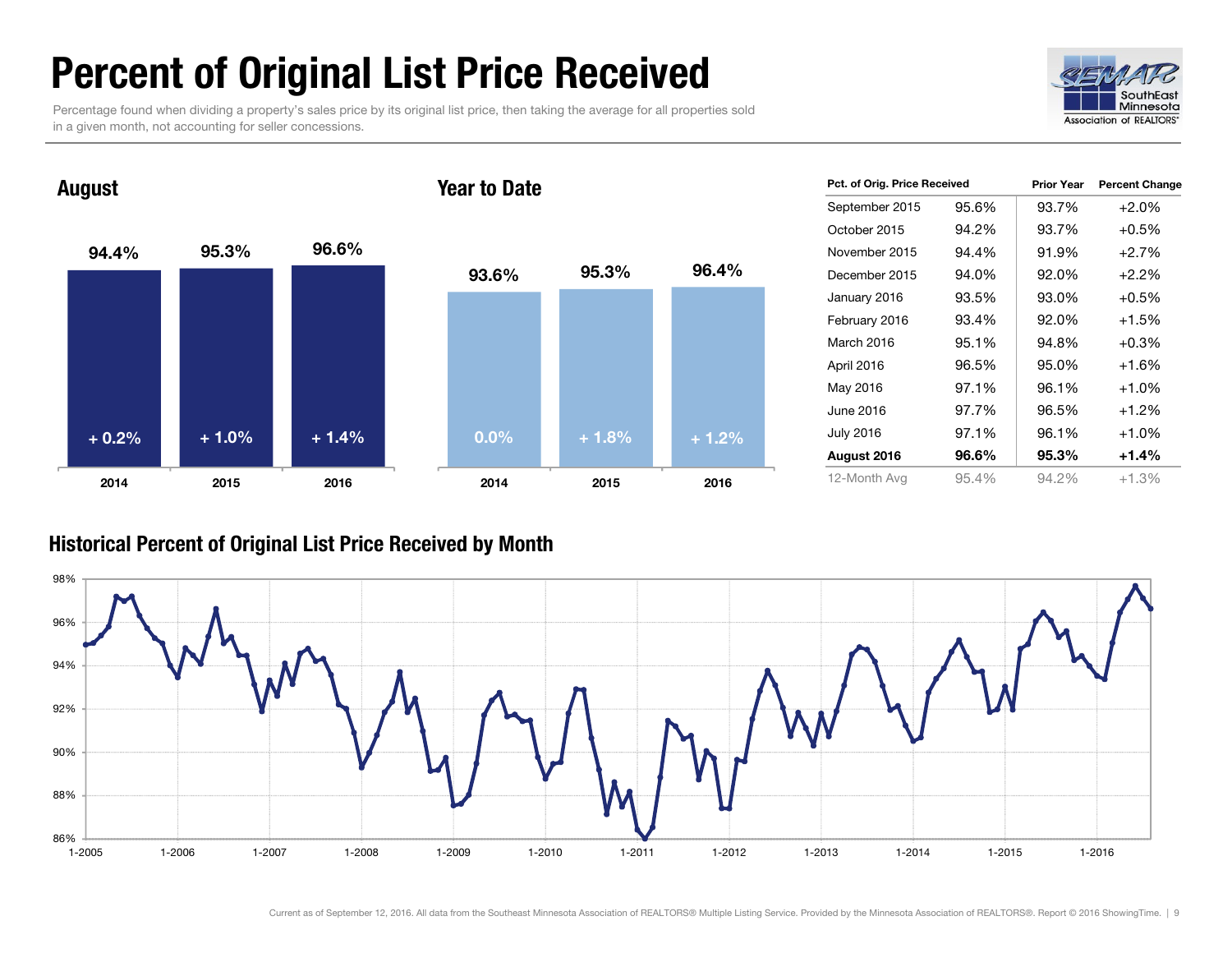## Housing Affordability Index

This index measures housing affordability for the region. For example, an index of 120 means the median household income is 120% of what is necessary to qualify for the median-priced home under prevailing interest rates. A higher number means greater affordability.





| <b>Affordability Index</b> |     | <b>Prior Year</b> | <b>Percent Change</b> |
|----------------------------|-----|-------------------|-----------------------|
| September 2015             | 247 | 271               | $-8.9\%$              |
| October 2015               | 257 | 274               | $-6.2%$               |
| November 2015              | 249 | 295               | -15.6%                |
| December 2015              | 265 | 298               | $-11.1%$              |
| January 2016               | 285 | 282               | $+1.1%$               |
| February 2016              | 286 | 282               | $+1.4%$               |
| March 2016                 | 267 | 267               | $0.0\%$               |
| April 2016                 | 243 | 241               | $+0.8%$               |
| May 2016                   | 243 | 247               | $-1.6%$               |
| June 2016                  | 229 | 230               | $-0.4%$               |
| <b>July 2016</b>           | 236 | 237               | $-0.4%$               |
| August 2016                | 244 | 238               | $+2.5%$               |
| 12-Month Avg               | 254 | 264               | -3.8%                 |

#### Historical Housing Affordability Index by Mont h

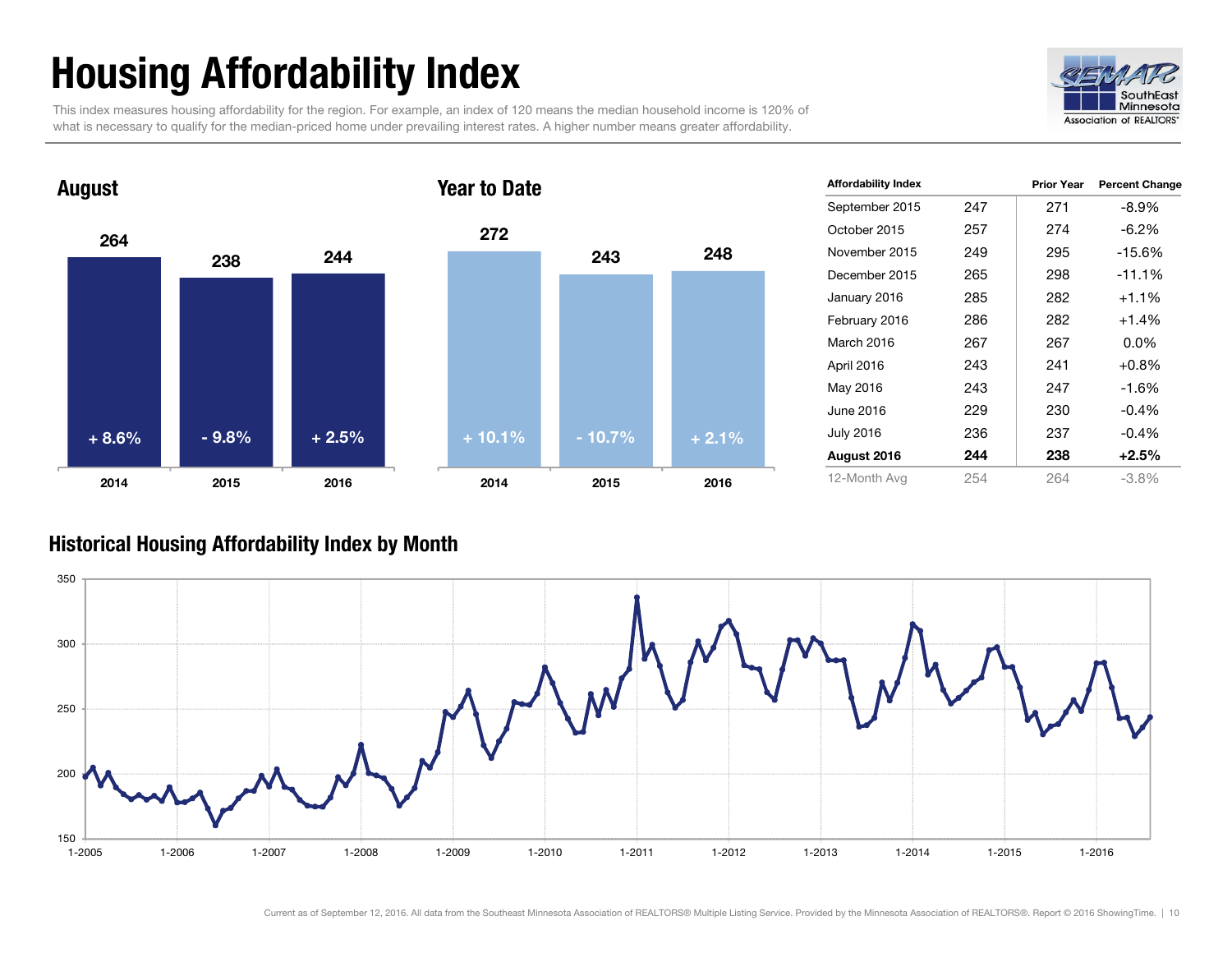### Inventory of Homes for Sale

The number of properties available for sale in active status at the end of a given month.





#### Historical Inventory of Homes for Sale by Month

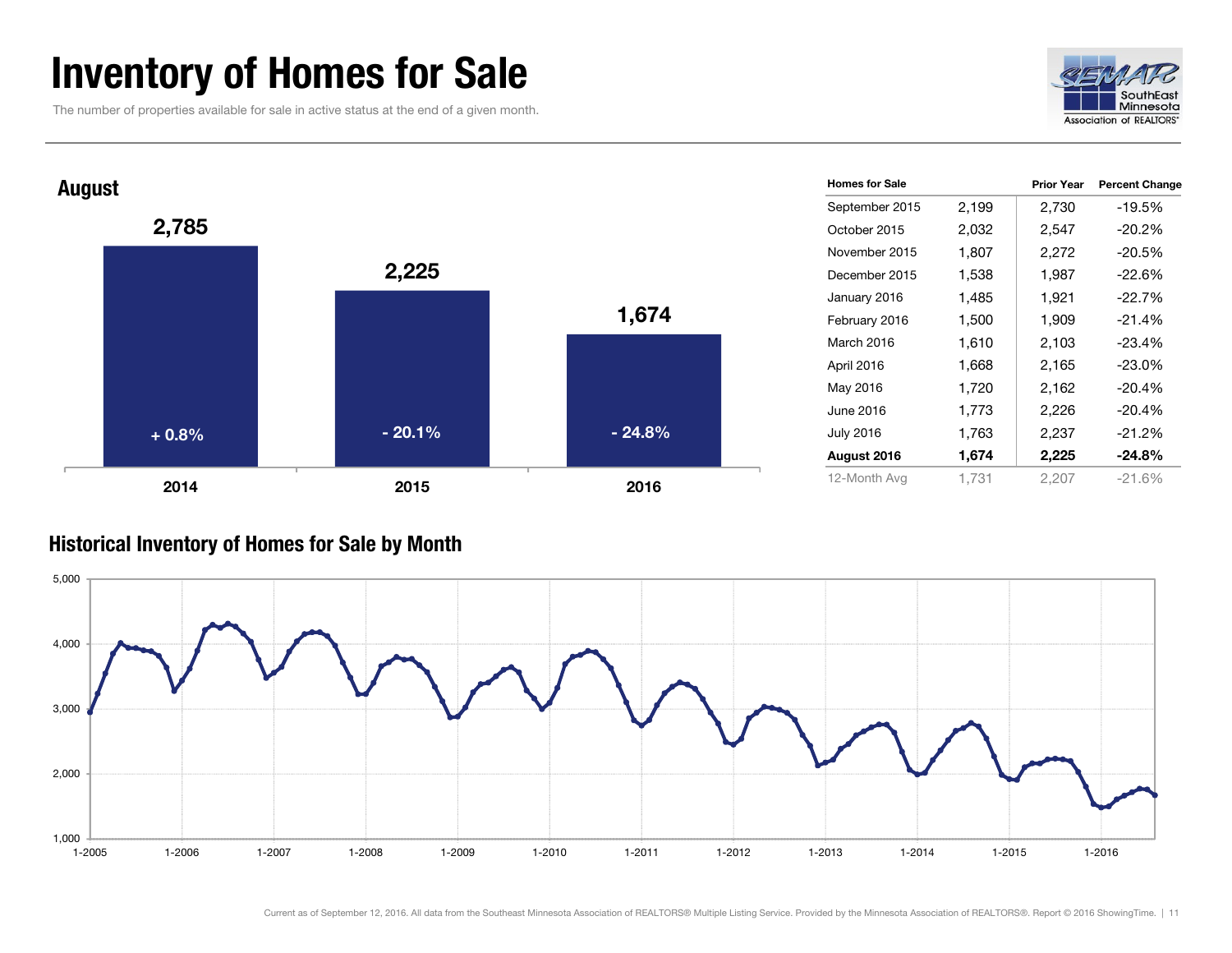### Months Supply of Inventory

The inventory of homes for sale at the end of a given month, divided by the average monthly pending sales from the last 12 months.





#### Historical Months Supply of Inventory by Month